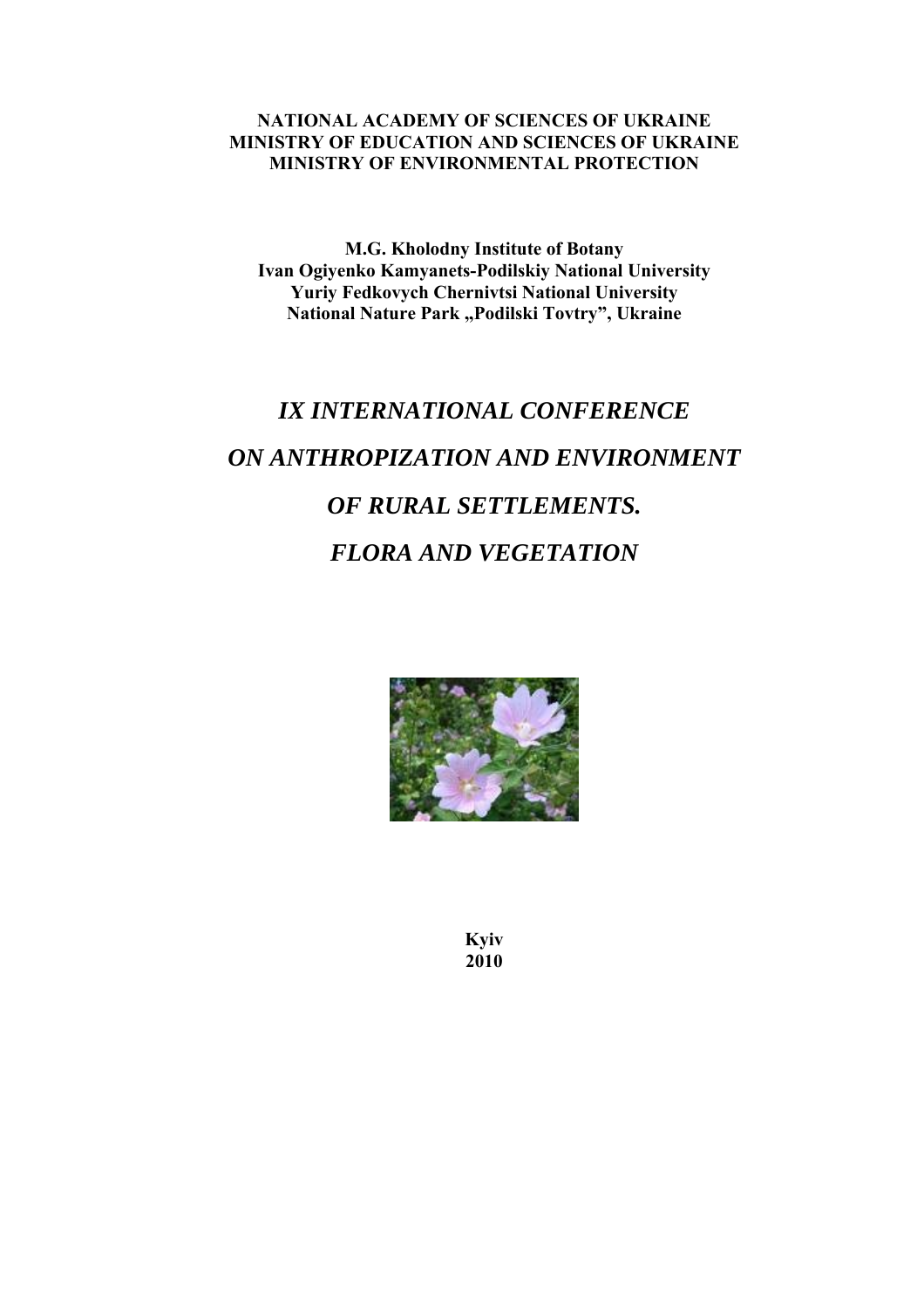## *CONFERENCE PROGRAM*

## **Tuesday Ivan Ogiyenko Kamyanets-Podilskiy National University, 29.06.2010 Kamyanets-Podilskiy, Ogiyenka Street, 61 Day 1**

| 07.30-10.00.<br>10.00-11.00. | REGISTRATION<br><b>OPENING CEREMONY</b> University Conference Hall<br>Welcome address from hosts and greetings of delegations | University Lobby                                                                                                                 |
|------------------------------|-------------------------------------------------------------------------------------------------------------------------------|----------------------------------------------------------------------------------------------------------------------------------|
|                              | $11.00 - 11.20$                                                                                                               | Coffee break                                                                                                                     |
|                              | 11.20-13.00 PLENARY SESSION University Conference Hall                                                                        |                                                                                                                                  |
| 11.20-11.40                  | Katarzyna BZDĘGA                                                                                                              | Barbara TOKARSKA-GUZIK, Andrzej URBISZ, Alina<br>URBISZ, Beata WEGRZYNEK, Teresa NOWAK and                                       |
|                              | distribution pattern, impact and threat                                                                                       | Alien vascular plants in the Silesian Uplands of Poland:                                                                         |
| 11.40-12.00                  | Jana MÁJEKOVÁ, Marica ZALIBEROVÁ<br>Recent study on the segetal vegetation of Slovakia                                        |                                                                                                                                  |
| 12.00-12.20                  | Vira PROTOPOPOVA, Myroslav SHEVERA                                                                                            | Participation of apophytes in urban floras in different botanical<br>and geographical zones of Ukraine: a preliminary assessment |
| 12.20-13.00 Discussion       |                                                                                                                               |                                                                                                                                  |
|                              | 13.00-14.00                                                                                                                   | <b>LUNCH</b>                                                                                                                     |
| 14.00-17.00<br><u>-17.45</u> | <b>EXCURSION: Old Kamyanets</b><br>Coffee break in Head Office of NNP Podilski Tovtry                                         |                                                                                                                                  |
| 18.30-19.30                  | <b>TRANSPORTATION TO BOYANY</b>                                                                                               | to Sonyachna Dolyna (Sunny Valley) Recreation Centre,                                                                            |

Boyany vill., Chernivtsi Region

20.00-21.00 DINNER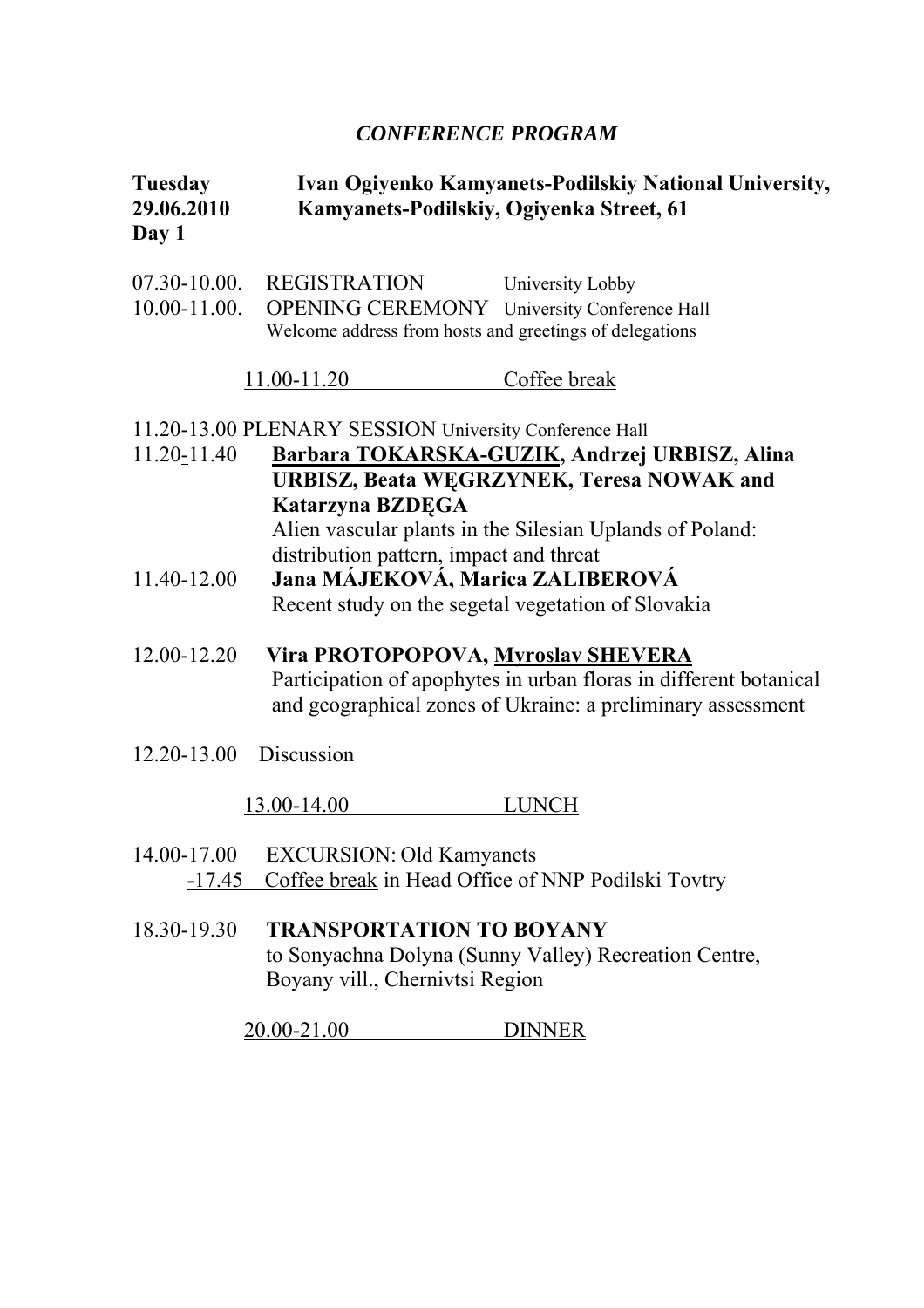# **Wednesday 30.06.2010** Boyany, Sonyachna Dolyna **Day 2**

08.00-09.00 BREAKFAST

09.00-13.00. SESSION

|                          | <u>02.00-12.00. DEBBIOIN</u>                                      |  |  |
|--------------------------|-------------------------------------------------------------------|--|--|
| 09.00-09.15              | Oksana ABDULOYEVA, Natalya KARPENKO                               |  |  |
|                          | Alien plant invasiveness criteria as a basis for invasion risk    |  |  |
|                          | assessment                                                        |  |  |
| 09.15-09.30              | <b>Raisa BURDA</b>                                                |  |  |
|                          | The frequency of invasive plants in anthropogenic ecosystems      |  |  |
|                          | of flatland Ukraine according to latitudinal gradient             |  |  |
| 09.30-09.45              | <b>Yunus DOGAN, Ilker UGULU, Teoman KESERCIOGLU</b>               |  |  |
|                          | The Vascular Plants of Buca Faculty of Education Campus           |  |  |
|                          | (Izmir): Contribution to Educational Practices                    |  |  |
| 09.45-10.00              | <b>Dmitriy V. IEPIKHIN</b>                                        |  |  |
|                          | Spontaneous flora and vegetation of Simferopol                    |  |  |
| 10.00-10.15              | <b>Ivan KHOMYAK</b>                                               |  |  |
|                          | Influence of expansion of invasive species on the size of indexes |  |  |
|                          | hemeroby ecosystems                                               |  |  |
| 10.15-10.30              | Olga GRYGORIEVA, Svitlana KLYMENKO                                |  |  |
|                          | The cultivars of cornelian cherry (Cornus mas L.) in Ukraine      |  |  |
| 10.30-10.45              | <b>Anna BOMANOWSKA, Wojciech ADAMOWSKI</b>                        |  |  |
|                          | Fire break in Białowieża National Park as a refuge of segetal     |  |  |
|                          | flora                                                             |  |  |
| 10.45-11.00              | Edyta SIERKA, Gabriela WOŻNIAK                                    |  |  |
|                          | Does the forest management influence on the biodiversity of       |  |  |
|                          | forest herb layer by enhancing the spread of clonal plants?       |  |  |
|                          |                                                                   |  |  |
| 11.00-11.20 Coffee break |                                                                   |  |  |

| 11.20-11.35 | Ewa SZCZEŚNIAK                                                      |
|-------------|---------------------------------------------------------------------|
|             | Galeopsis angustifolia (Ehrh.) Hoffm. in South-Western Poland:      |
|             | origin, expansion and disappearance                                 |
| 11.35-11.50 | Justyna WILAND-SZYMAŃSKA                                            |
|             | The influence of agriculture on the distribution of the genus       |
|             | Hypoxis (Hypoxidaceae) in the tropical East Africa                  |
| 11.50-12.05 | Jana MEDVECKÁ, Ivan JAROLÍMEK                                       |
|             | Level of invasion across habitats of Slovakia                       |
| 12.05-12.20 | Mariya KAZEMIRSKA, Illia CHORNEY                                    |
|             | <i>Fritillaria montana</i> Hoppe in synanthropic forest communities |
|             | in the area between the Prut and the Dniester rivers (Chernivtsi    |
|             | region)                                                             |
|             |                                                                     |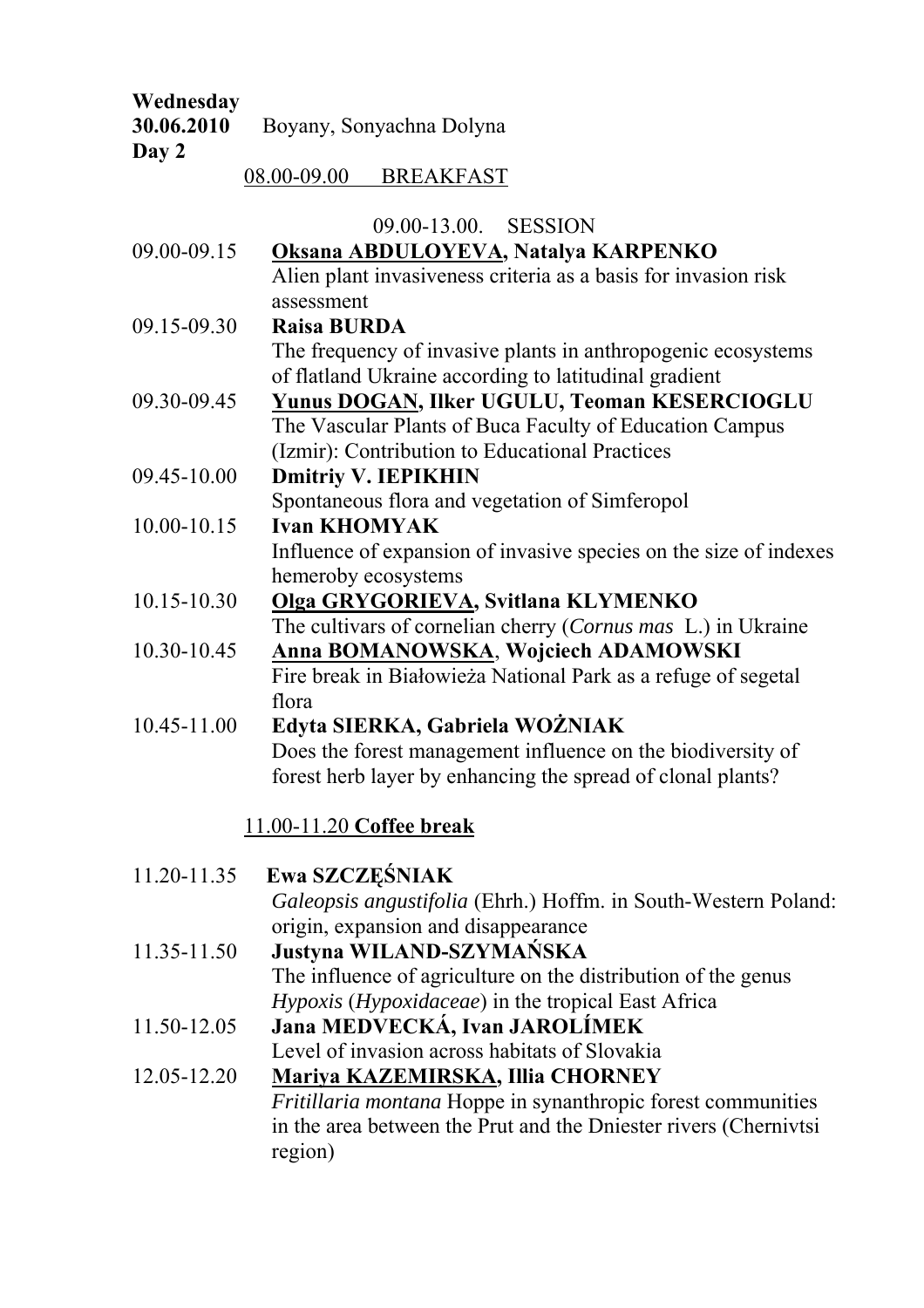| 12.20-12.35 | Gabriela WOZNIAK, Damian CHMURA, Edyta SIERKA                 |
|-------------|---------------------------------------------------------------|
|             | What can we learn about community ecology from vegetation     |
|             | development on post industrial sites                          |
| 12.35-12.45 | <b>Tatiana DEREVENKO</b>                                      |
|             | The rare species collection role to conservation biodiversity |
| 12.45-12.55 | <b>Oleksandr ORLOV</b>                                        |
|             | Anthropization of plant cover of Zhytomyr Region              |
| 12.55-13.05 | <b>Paylo PENYAK</b>                                           |
|             | Ukrainian folk traditions and Ukrainian natural habits        |
|             |                                                               |

13.05-13.30 **Discussion**

13.30-14.30. LUNCH

# 14.30-17.00 **POSTER SESSION**

(Authors will be invited to give a 5-minute presentation)

# **ADAMOWSKI Wojciech**

*Viola odorata* L. as a relict of former culture in the Białowieża forest region

## **AL-YAHYA Mohammed**

Ruderal Vegetation of Saudi Arabia: Their therapeutic Benefits

## **ANDRIK Eva, DANYLYK Ivan, KISH Roman, TOKARYUK Alla, SHEVERA Myroslav**

*Rudbeckia laciniata* L., an emergin invader in oak forest habitats (hardwood floodplain forests) in Transcarpathia (Ukraine)

## **ANIOŁ-KWIATKOWSKA Jadwiga, KĄCKI Zygmunt, DAJDOK Zygmunt, ŚLIWIŃSKI Michał**

Distribution patterns of alien plant species in large river valleys in Poland

# **BABCZYŃSKA-SENDEK Beata, BARĆ Alicja, RUTKOWSKA Monika**

Ancient woodland species in the area of former exploitation of zinc and lead ores in the vicinity of Ujejsce (the Dąbrowa Górnicza town, the Silesian Upland, S. Poland)

# **BAGRIKOVA Natalya**

On alien flora of the Crimean peninsula (Ukraine)

# **BŁAŻYCA Barbara**

Vascular plant flora in the north part of Zbrosławice commune (Silesian Upland)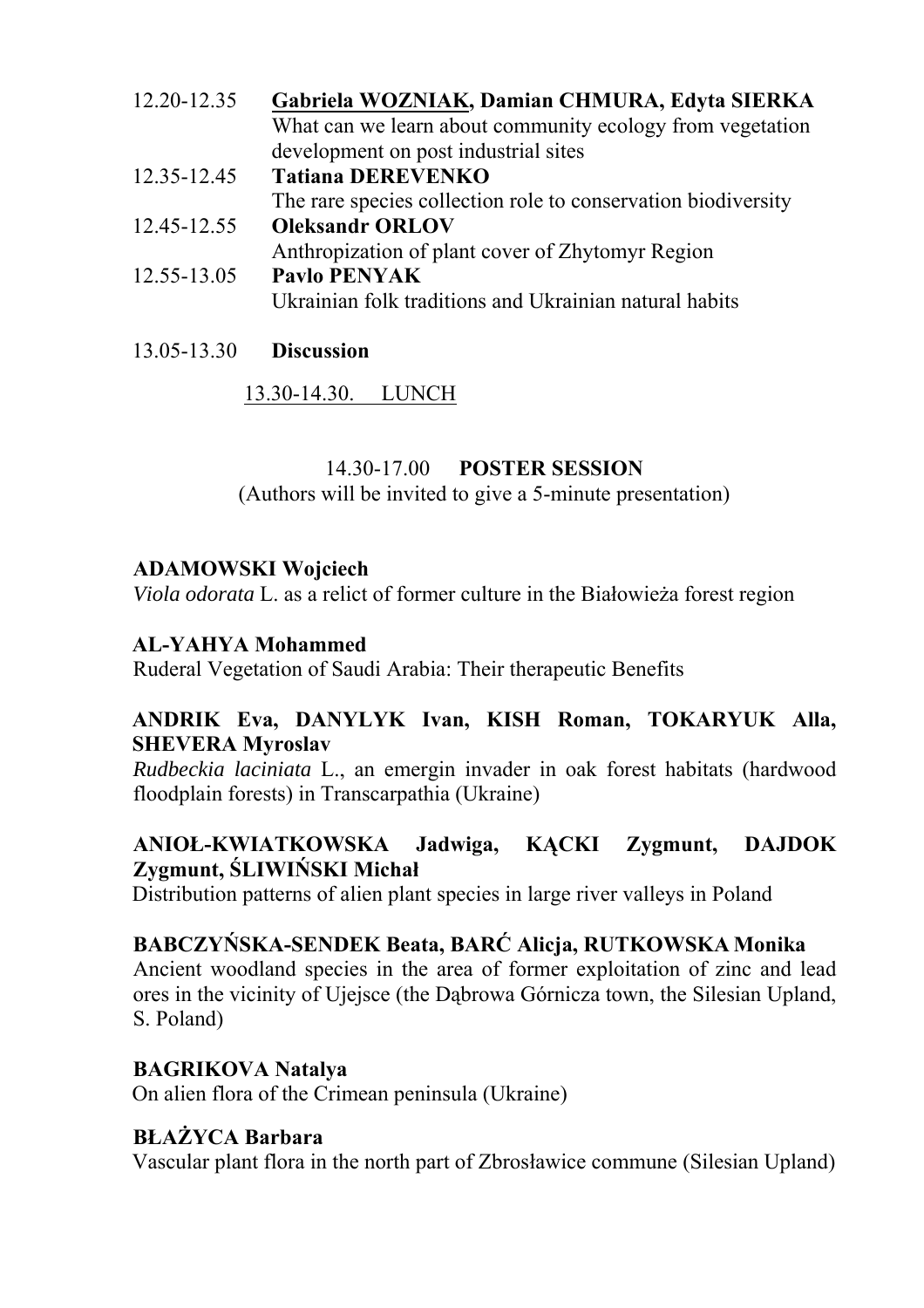## **BOGDANOWICZ Agnieszka M., LEMBICZ Marlena, CHMIEL Julian, ŻUKOWSKI Waldemar**

Life history traits as a key to understanding population dynamics of a species: the case of *Carex secalina* (Cyperaceae)

## **BOMANOWSKA Anna, WITOSŁAWSKI Piotr**

Anthropogenic diversity of arable weed flora in landscape parks in Central Poland

## **CELKA Zbigniew, DRAPIKOWSKA Maria, LEMBICZ Marlena, SZKUDLARZ Piotr, TALAGA Katarzyna, WYDRA Klaudia**

Population of Lavatera thuringiaca on a Medieval fortified town site: from reproduction to distribution

## **CHMIEL Julian**

Prospects for survival of plant species considered threatened in NE Wielkopolska (Poland)

## **CHMIELEWSKI Piotr, CWENER Anna**

Distribution and the condition of *Adonis vernalis* L. population in the Lublin province

## **CHORNEY Illia, TOKARYUK Alla, BUDZHAK Vasyl**

*Grindelia squarrosa* (Pursh) Dunal (*Asteraceae*) – new alien species in the flora of Chernivtsi region

## **DRAPIKOWSKA Maria, CELKA Zbigniew, SZKUDLARZ Piotr, JACKOWIAK Bogdan**

Morphological variation in populations of *Anthoxanthum aristatum* Boiss. from different habitats

#### **DUBYNA Dmytro V., DZIUBA Tatiana P., YEMELIANOVA Svitlana M.**

Synanthropization of the coastal coenoflora of Ukraine

## **FOMINA Olga V., TOKHTAR Valery K.**

Ergasiophytes in urban flora of Belgorod (Russia)

#### **GUBAR Lyubov**

The urban flora of Shepetovka: taxonomic, biomorphological, and ecological analysis

#### **JACKOWIAK Bogdan**

Urban Flora of a Central European database: the source of information and the tool of analysis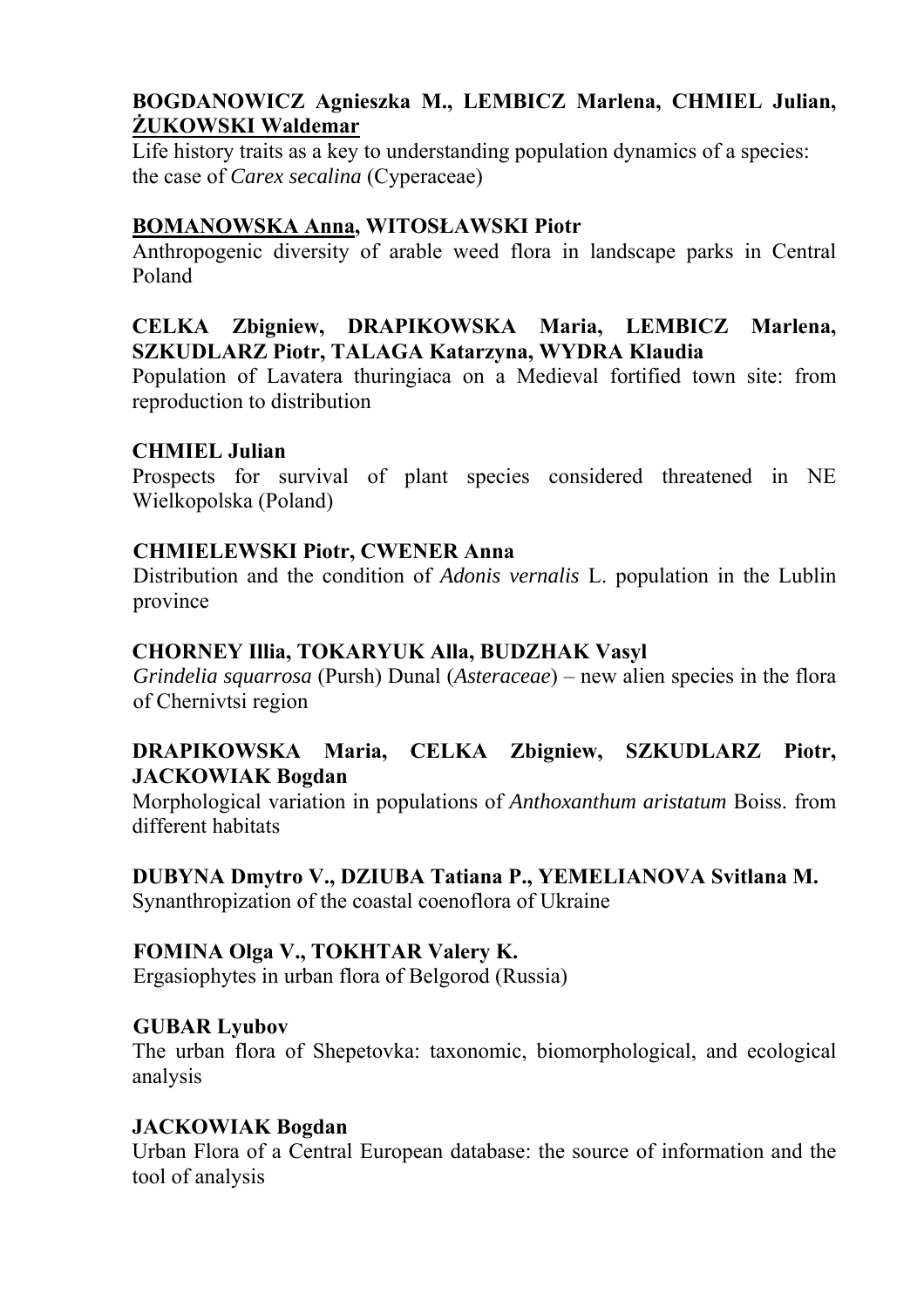## **JACKOWIAK Bogdan, CELKA Zbigniew, CHMIEL Julian, LATOWSKI Karol, ŻUKOWSKI Waldemar**

Vascular plant flora of Wielkopolska: 200 years of research and anthropogenic transformations

## **KAGALO Alexander, SKIBITSKA Nataliya**

Some "new"invasion species in the urban flora of Kamyanets-Podilskiy

## **KIEDRZYŃSKI Marcin, STEFANIAK Agnieszka**

Occurrence of the *Epipactis helleborine* group and *E. atrorubens* in anthropogenic habitats in the Pilica Primeval Forest of Central Poland

## **KIRPLUK Izabela**

Relicts of segetal species in the flora of abandoned villages of Kampinoski National Park

## **KOLODIY Valentyna, KAGALO Alexander**

*Schivereckia podolica* (Bess.) Andrz. ex DC. in the condition of anthropogenic stress

## **KORNIYENKO Olga M., MOSYAKIN Andriy S.**

North American alien taxa of Asteraceae in Ukraine: invasions of genera phylogenetically distant from natives

## **KOROTCHENKO Iryna A.**

Synantropization of the steppe vegetation in the forest-steppe zone of Ukraine

## **KRICSFALUSY Vladimir**

Invasion success of *Cynanchum rossicum* (Kleopow) Borhidi: do habitat affinities and species traits matter?

#### **KUCHER Oksana**

Alien fraction of Starobilsk grass-meadow steppe zone: a preliminary data

## **KUCHEREVSKY Vasiliy, PROVOZHENKO Tat'yana**

Estimation of transformation degree of feather-grass associations of Right-bank steppe Pridneprov'ya

## **LATOWSKI Karol, SZWARC Katarzyna**

Characteristic of vascular flora of a local railway line in West Poland

## **LEMBICZ Marlena, JACKOWIAK Bogdan, ŻUKOWSKI Waldemar**

Ecological and genetic effects of colonization in man-made habitats: the case of *Puccinellia distans*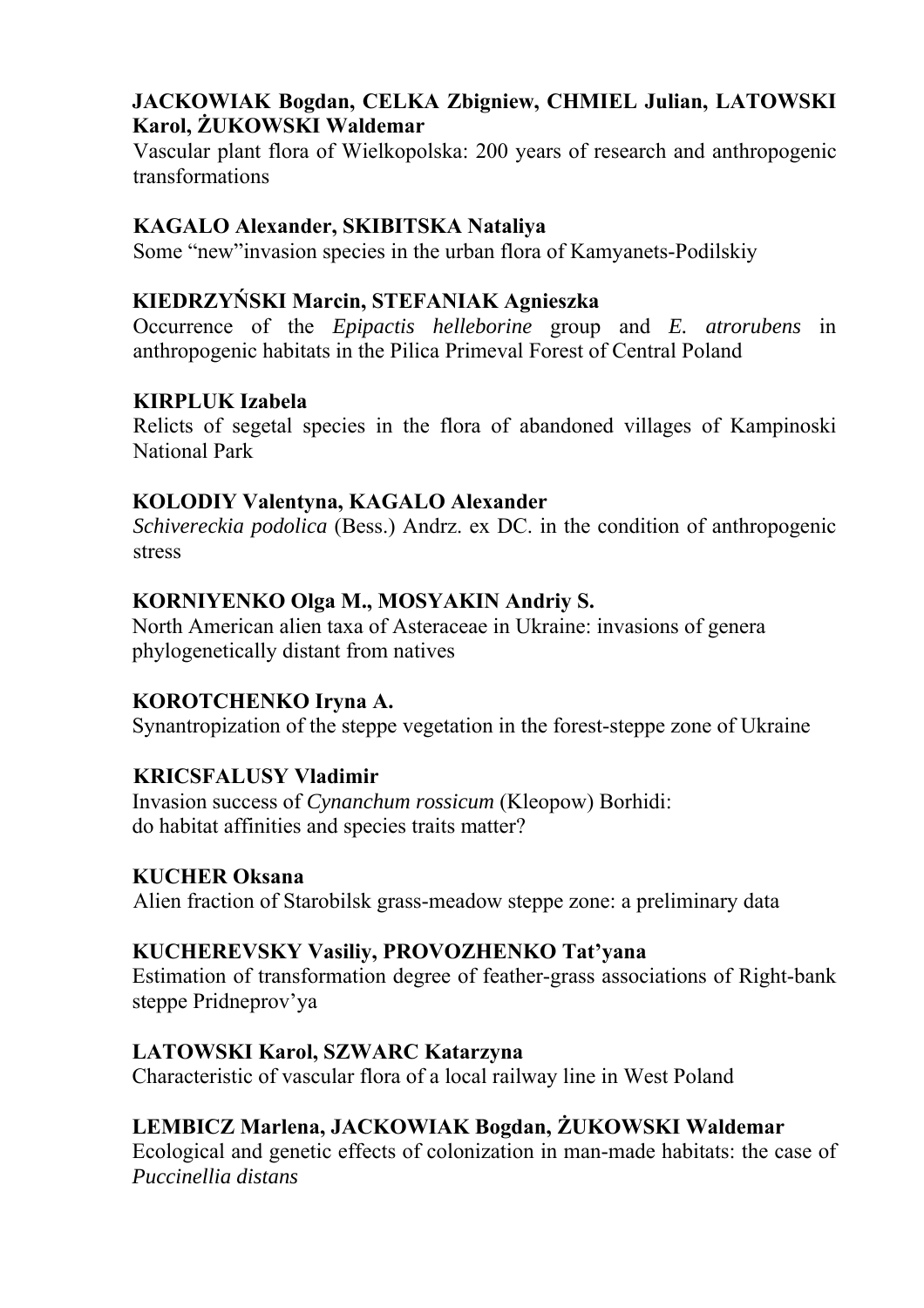## **LORENS Bogdan**

Changes of non forest vegetation in Wieprz River valley (Roztocze National Park)

## **MARYUSHKINA Valentyna Ya.**

Invasive plants in the forest flora of Kiyv suburbs

## **MELNIK Ruslana**

Apophytization of Mykolayiv urban flora

## **MIKOLÁŠ Vlastimil**

Notes on taxonomy and eco-coenology of *Stellaria pallida* in the town of Košice [Eastern Slovakia]

## **MOSYAKIN Andriy**

Biological control as a tool to manage plant invasions: some case studies from Ukraine

## **MOVCHAN Iaroslav***,* **LYTVYNIUK Anna, IAKYMCHUK Oksana, MUZYCHUK Halyna**

Eeconet as instrument of eco-optimisation of cities

## **MOYSIYENKO Ivan, SUDNIK-WÓJCIKOWSKA Barbara, ROWIŃSKA A.**

Floristic values, and past and present threats to kurgans in Ukraine

## **NEDELCHEVA Anely**

Pavement plants on old walls as part of urban flora in Southwestern Bulgaria

## **ÖLLERER Kinga**

Transport routes and land abandonment – the neobiota of traditional landscapes from Saxon Transylvania, Romania

## **OPTASYUK Olga, KOROTCHENKO Iryna**

Ecological and coenotic pecularities of synantropic species of genus *Linum* L. Ukranian flora

## **PODBEREZKO Irina**

Ecological aspects and results of *Ambrosia artemisiifolia* L. monitoring in terrain of Ukraine

## **PYLYPENKO Liliya, YAROSHENKO Lyubov**

The field edges as source of biodiversity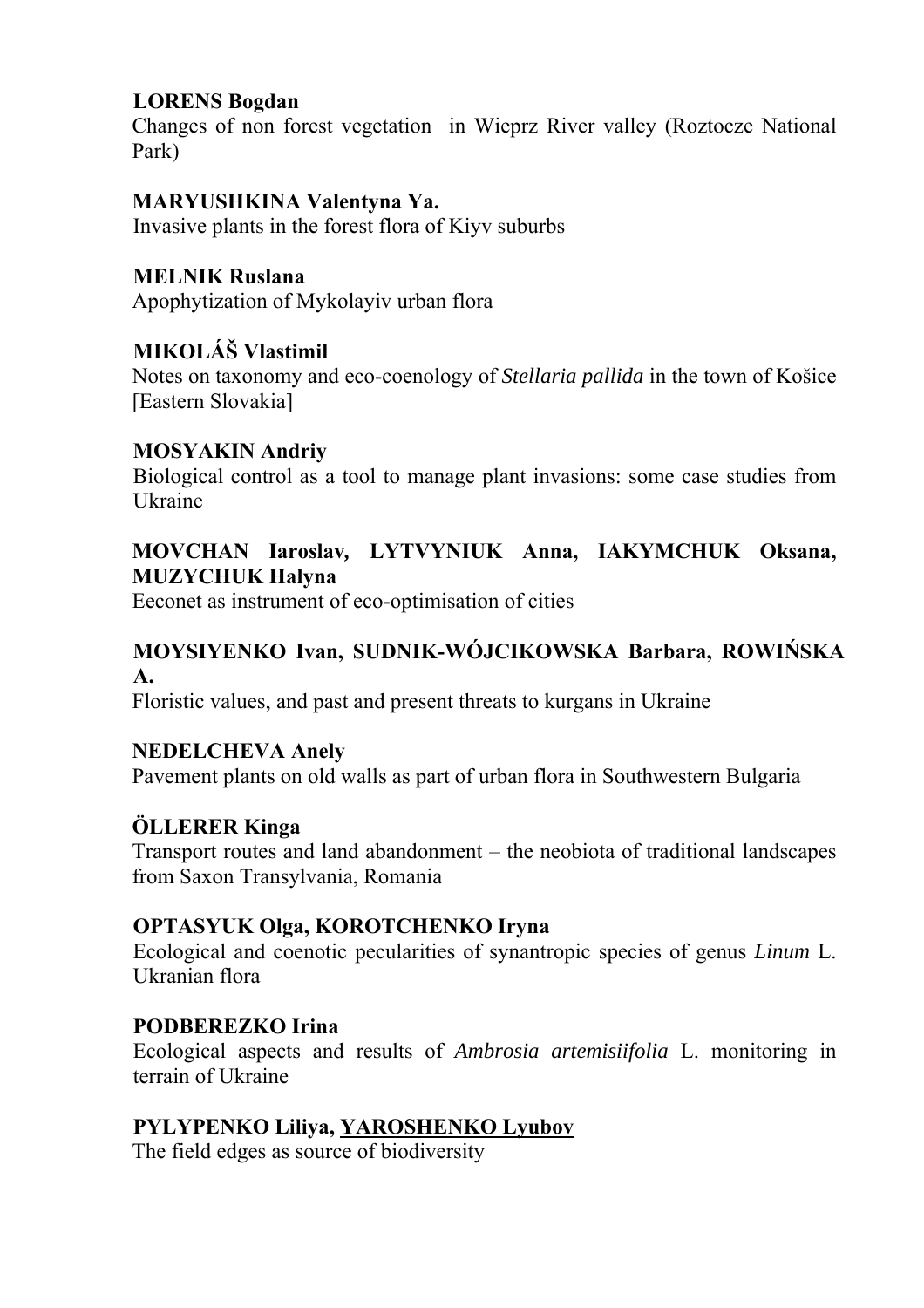## **ROSTAŃSKI Adam**

Spontaneous flora of heavy metal polluted waste heaps in the agricultural landscape of the Upper Silesian Industrial Region (S-Poland)

## **RYSIAK Anna**

Patterns of the distribution of selected species of vascular plants in area of Lublin city

## **SKOWRONEK Izabela, KLOCZKOWSKA Agata**

The Skawica river valley (Beskid Żywiecki Mts.) as the transitional zone between the geographical ranges of the *Petasites kablikianus* Tausch ex Bercht. and *P. hybridus* (L.) P.Gaertn., B.Mey. & Scherb. Species

## **TARŁOWSKA Sabina, TOKARSKA-GUZIK Barbara**

Morphological variation in the invasive hybrid *Fallopia x bohemica* 

## **TOKARSKA-GUZIK Barbara, PUSTELNIK Magdalena, KOSZELA Katarzyna and ŻABINSKA Izabela**

Ivasive alien plants in the Soła river floodplain (Polish Carpathians): implications for nature conservation and river management

## **TOKARYUK Alla, KORZHAN Ksenia**

*Oxybaphus nyctagineus* (Michx.) Sweet (*Nictaginaceae*) – the new species of Carpathian region

## **VELYCHKO Mykola V.**

Alien species in the flora of the Chyvchynskyi' mountains

## **VOLUTSA Olena**

Alien species of Northern Bessarabia's flora

## **WOLSKI Grzegorz J., STEFANIAK Agnieszka**

Mosses of the Experimental and Teaching Garden of the Faculty of Biology and Environmental Protection, University of Lodz (Poland)

## **WRZESIEŃ Małgorzata**

Invasive vascular plants species on the railway areas in the Central-Eastern part of Poland

## **YENA Andriy**  Irresolute conquistadors: behavior of some invasive plants in the Crimea

## **YUGLICHEK Liliya**

*Phalacroloma annuum* (L.) Dumort. invasion in Khmelnytskiy urban system